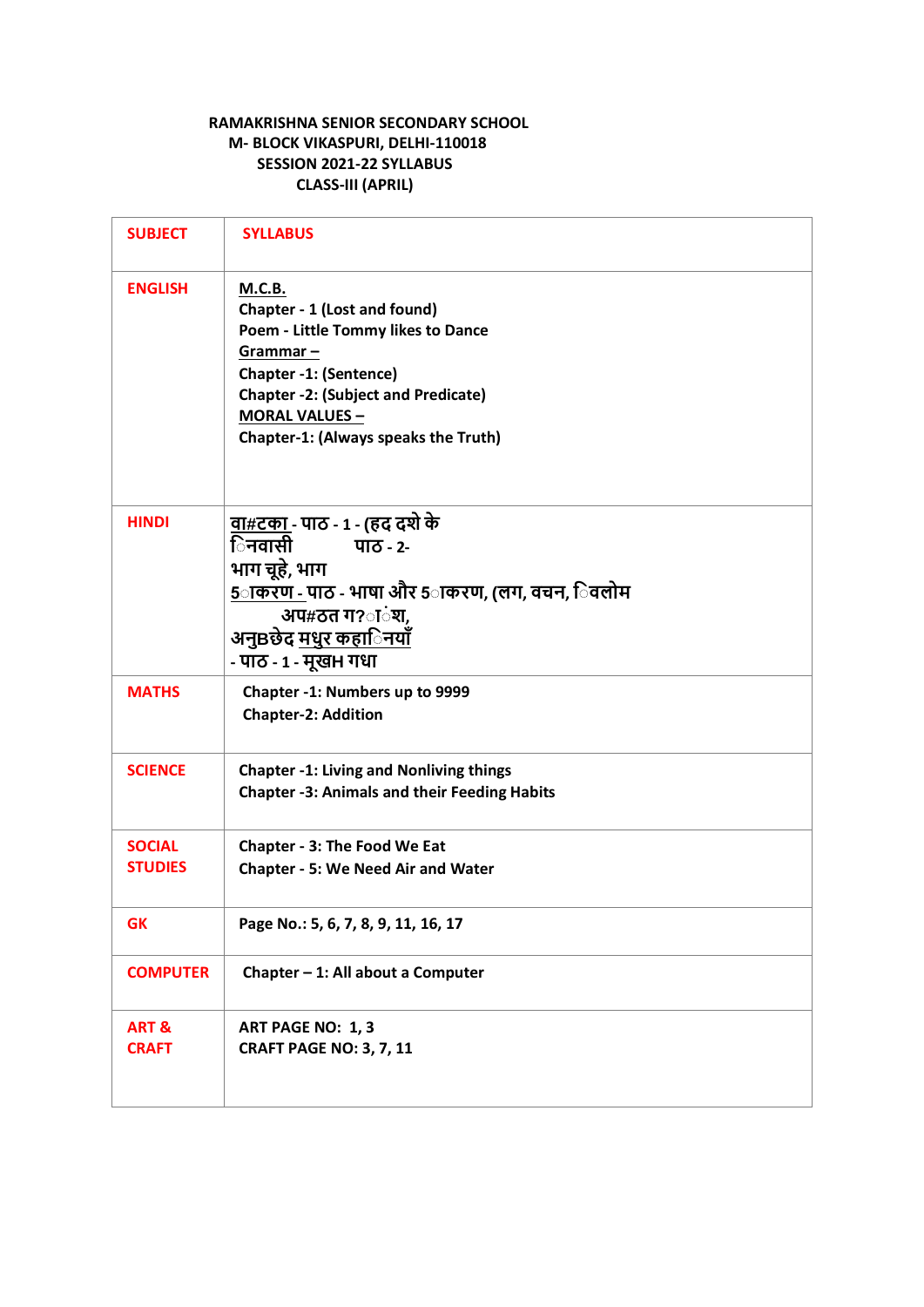# **RAMAKRISHNA SENIOR SECONDARY SCHOOL M- BLOCK VIKASPURI, DELHI-110018 SESSION 2021-22 SYLLABUS CLASS-III (MAY)**

| <b>SUBJECT</b>                   | <b>SYLLABUS</b>                                                                                                                                                     |
|----------------------------------|---------------------------------------------------------------------------------------------------------------------------------------------------------------------|
| <b>ENGLISH</b>                   | M. C. B. - Chapter - 2 (Summer Camp)<br><b>Grammar - Ch- 3 (The Nouns)</b><br>Moral Values - Ch - 2 (Not to be a cheater)                                           |
| <b>HINDI</b>                     | <u> वािटका</u> - पाठ - 3 - रसगुल्ले की<br>जड़ <u>व्याकरण</u> - वणर् - िवचार,<br>पयार्यवाची , मुहावरे <u>मधुर</u><br><u>कहािनयाँ</u> - पाठ . 2 - भालू और<br>टो िमत्र |
| <b>MATHS</b>                     | <b>Chapter-2: Addition (Continue)</b><br><b>Chapter-3: Subtraction</b>                                                                                              |
| <b>SCIENCE</b>                   | <b>Chapter -3: Animals and Their Feeding</b><br><b>Habits (Continue)</b><br><b>Chapter-4: Birds-Beaks, Claws and Nests</b>                                          |
| <b>SOCIAL</b><br><b>STUDIES</b>  | Chapter $-7$ People around us                                                                                                                                       |
| <b>GK</b>                        | Page No.: 18, Worksheet and Current Affairs                                                                                                                         |
| <b>COMPUTER</b>                  | Chapter $-3$ : Typing and Using the Mouse                                                                                                                           |
| <b>ART &amp;</b><br><b>CRAFT</b> | ART PAGE NO: 5, 9<br><b>CRAFT PAGE NO: 4, 10, 13</b>                                                                                                                |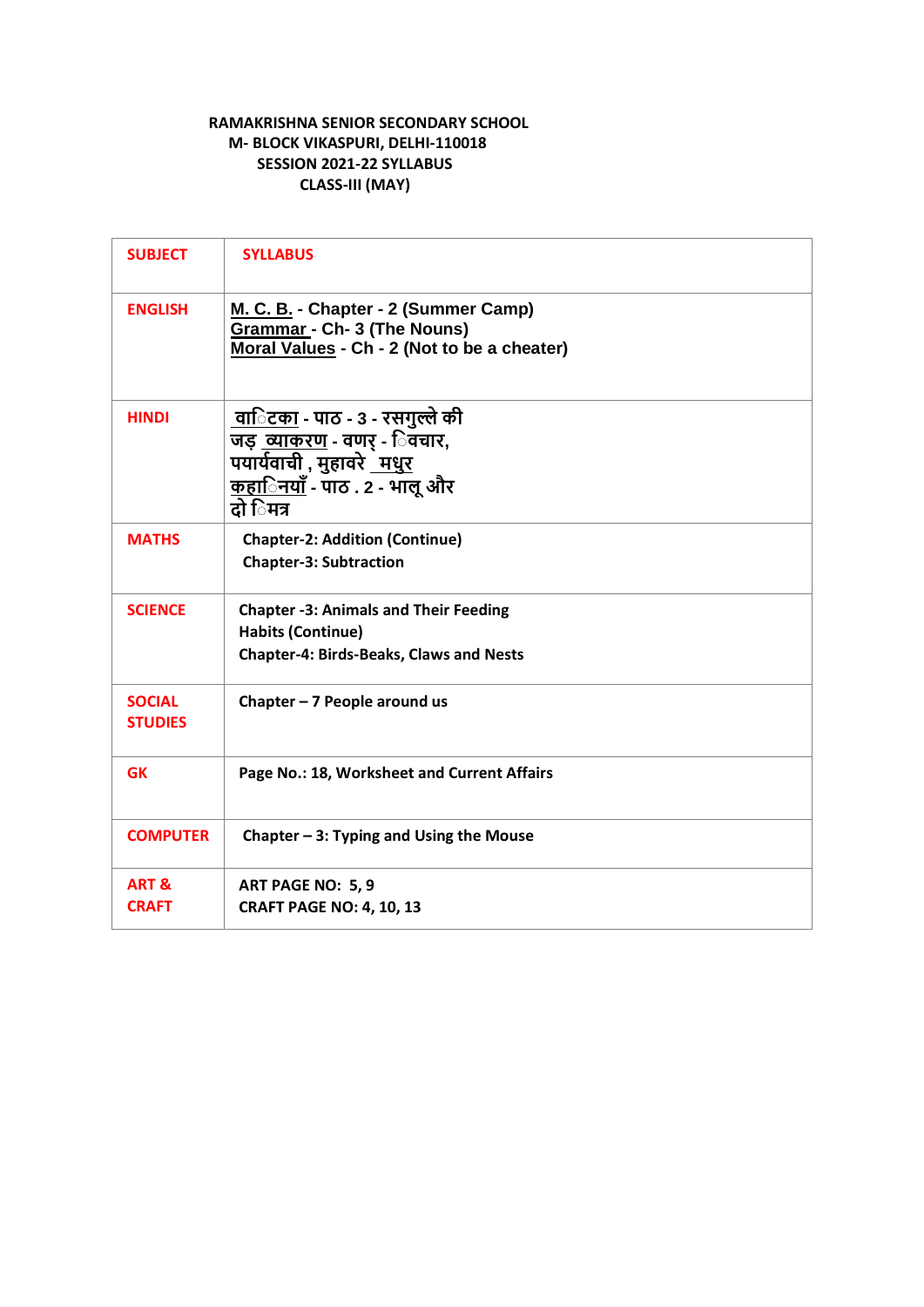#### **RAMAKRISHNA SENIOR SECONDARY SCHOOL M- BLOCK VIKASPURI, DELHI-110018 SESSION 2021-22 SYLLABUS CLASS-III (JUNE)**

| <b>SUBJECT</b>         | <b>SYLLABUS</b>                                                                                                                                                                                                         |
|------------------------|-------------------------------------------------------------------------------------------------------------------------------------------------------------------------------------------------------------------------|
| <b>ENGLISH</b>         | M. C. B. - Chapter - 3 (Brave Heart Bruno)<br><b>Grammar - Chapter-4 (The Verb)</b><br><b>Chapter - 5 (The Adjective)</b><br><b>MORAL VALUES - Ch-3 (Healthy Habits)</b><br><b>Writing Skills - Picture Composition</b> |
| <b>HINDI</b>           | <u> 5ाकरण</u> - (ंलग, वचन ,<br><u>मधुर कहा<b>िनयाँ. पाठ. 3लोमड़ी और नKहL िब</b>Nली</u>                                                                                                                                  |
| <b>MATHS</b>           | <b>Chapter-3: Subtraction (Continue)</b>                                                                                                                                                                                |
| <b>SCIENCE</b>         | <b>Chapter-4: Birds-Beaks, Claws and Nests</b><br>(Continue)                                                                                                                                                            |
| <b>SOCIAL</b>          | Chapter $-8$ Celebrating                                                                                                                                                                                                |
| <b>STUDIES</b>         | Together Chapter - 9 Our                                                                                                                                                                                                |
|                        | <b>Occupations</b>                                                                                                                                                                                                      |
| <b>GK</b>              | Page No.: 19 - 23, 27 - 29                                                                                                                                                                                              |
| <b>COMPUTER</b>        | Chapter – 3: Typing and Using the Mouse (Continue)                                                                                                                                                                      |
| <b>ART &amp; CRAFT</b> | <b>ART PAGE NO: 11, 13</b>                                                                                                                                                                                              |
|                        | <b>CRAFT PAGE NO: 5, 14, 18</b>                                                                                                                                                                                         |
|                        |                                                                                                                                                                                                                         |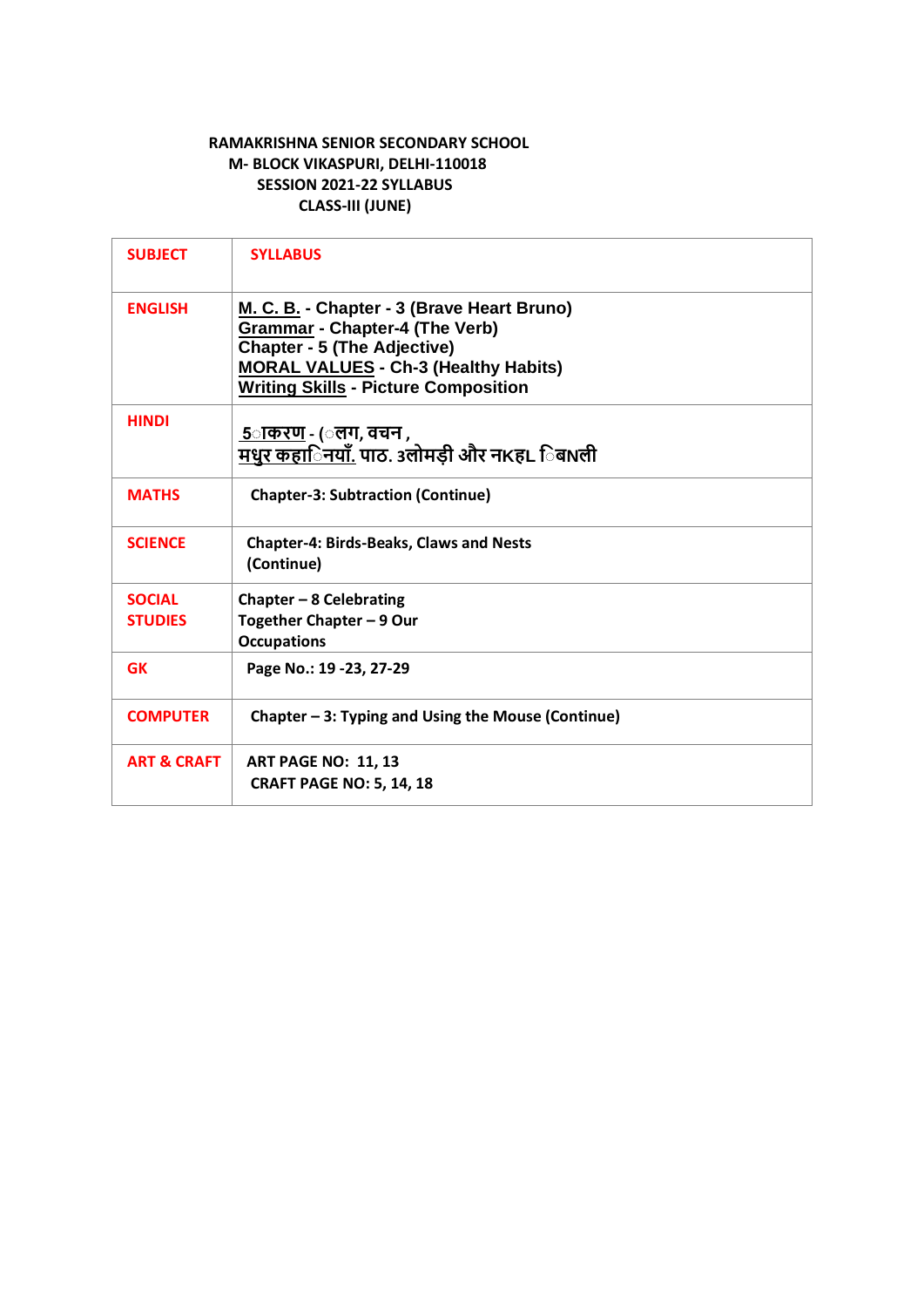# **RAMAKRISHNA SENIOR SECONDARY SCHOOL M- BLOCK VIKASPURI, DELHI-110018 SESSION 2021-22 SYLLABUS CLASS-III (JULY)**

| <b>SUBJECT</b>                   | <b>SYLLABUS</b>                                                                                                                                               |
|----------------------------------|---------------------------------------------------------------------------------------------------------------------------------------------------------------|
| <b>ENGLISH</b>                   | <b>Moral Values Ch-4 Respect the Special</b><br><b>Child Writing Skills - Picture</b><br><b>Composition</b>                                                   |
| <b>HINDI</b>                     | वािटका - पाठ - ४<br>सुल्तान की<br>संद्रक<br>पाठ - 5<br>सुबँह (किवता) <u>व्याकरण</u> -<br>संज्ञा, िलंग, वचन<br><u>मधुर कहािनयाँ</u> - पाठ - 4 ईमानदार लकड़हारा |
| <b>MATHS</b>                     | <b>Chapter-5: Multiplication</b>                                                                                                                              |
| <b>SCIENCE</b>                   | <b>CH-2 Structure and functions of plant (Continued)</b>                                                                                                      |
| <b>SOCIAL</b><br><b>STUDIES</b>  | Chapter - 11 Major Landforms of India                                                                                                                         |
| <b>GK</b>                        | Page No.: 29, 31-34                                                                                                                                           |
| <b>COMPUTER</b>                  | <b>Chapter - 3 Typing and Using Mouse</b>                                                                                                                     |
| <b>ART &amp;</b><br><b>CRAFT</b> | Creative world book- page 31<br>Wonder of art book- page 11,16                                                                                                |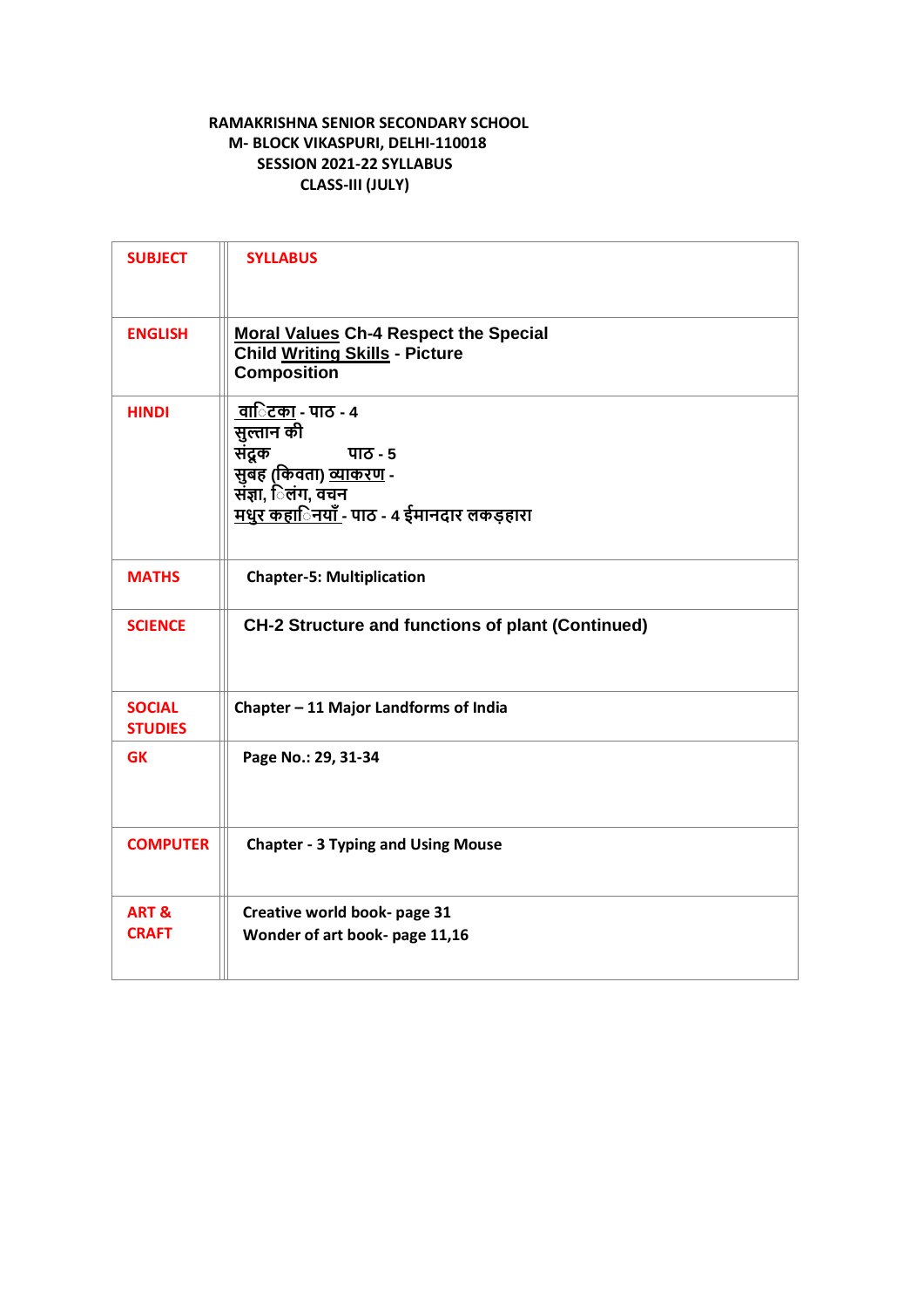# **RAMAKRISHNA SENIOR SECONDARY SCHOOL M- BLOCK VIKASPURI, DELHI-110018 SESSION 2021-22 SYLLABUS CLASS-III (AUGUST)**

| <b>SUBJECT</b>                  | <b>SYLLABUS</b>                                                                                                                                                       |
|---------------------------------|-----------------------------------------------------------------------------------------------------------------------------------------------------------------------|
| <b>ENGLISH</b>                  | M.C.B: Chapter-4 Abhitha Saves the Summer<br>Vacation Poem: Summer Break at Granny's Place<br><b>Grammar: Chapter-6 The Pronoun</b>                                   |
|                                 | <b>Chapter-4 The Verb</b>                                                                                                                                             |
| <b>HINDI</b>                    | वा <b>िटका -</b> पाठ -6 बोल<br>अनमोल<br>पाठ -7 शतर<br>एिलयन की व्याकरण - सवर्नाम,<br>िवलोम, पयार्यवाची <u>मधुर</u><br><u>कहािनयाँ -</u> पाठ -5 जैसी करनी<br>वैसी भरनी |
| <b>MATHS</b>                    | <b>Chapter-6: Division</b>                                                                                                                                            |
| <b>SCIENCE</b>                  | <b>CH-5 Our Body</b><br><b>CH-6 Staying Healthy</b>                                                                                                                   |
| <b>SOCIAL</b><br><b>STUDIES</b> | Chapter - 12 New Delhi - Capital of India<br>Chapter - 13 Mumbai - Film Capital of<br>India                                                                           |
| <b>GK</b>                       | Page No.: 35-39, 41<br><b>Current Affairs</b>                                                                                                                         |
| <b>COMPUTER</b>                 | <b>Chapter - 4 Uses of Computer</b>                                                                                                                                   |
| <b>ART &amp;</b>                | Creative art book- page 6                                                                                                                                             |
| <b>CRAFT</b>                    | Wonder of art book- page 18 and sketch file work                                                                                                                      |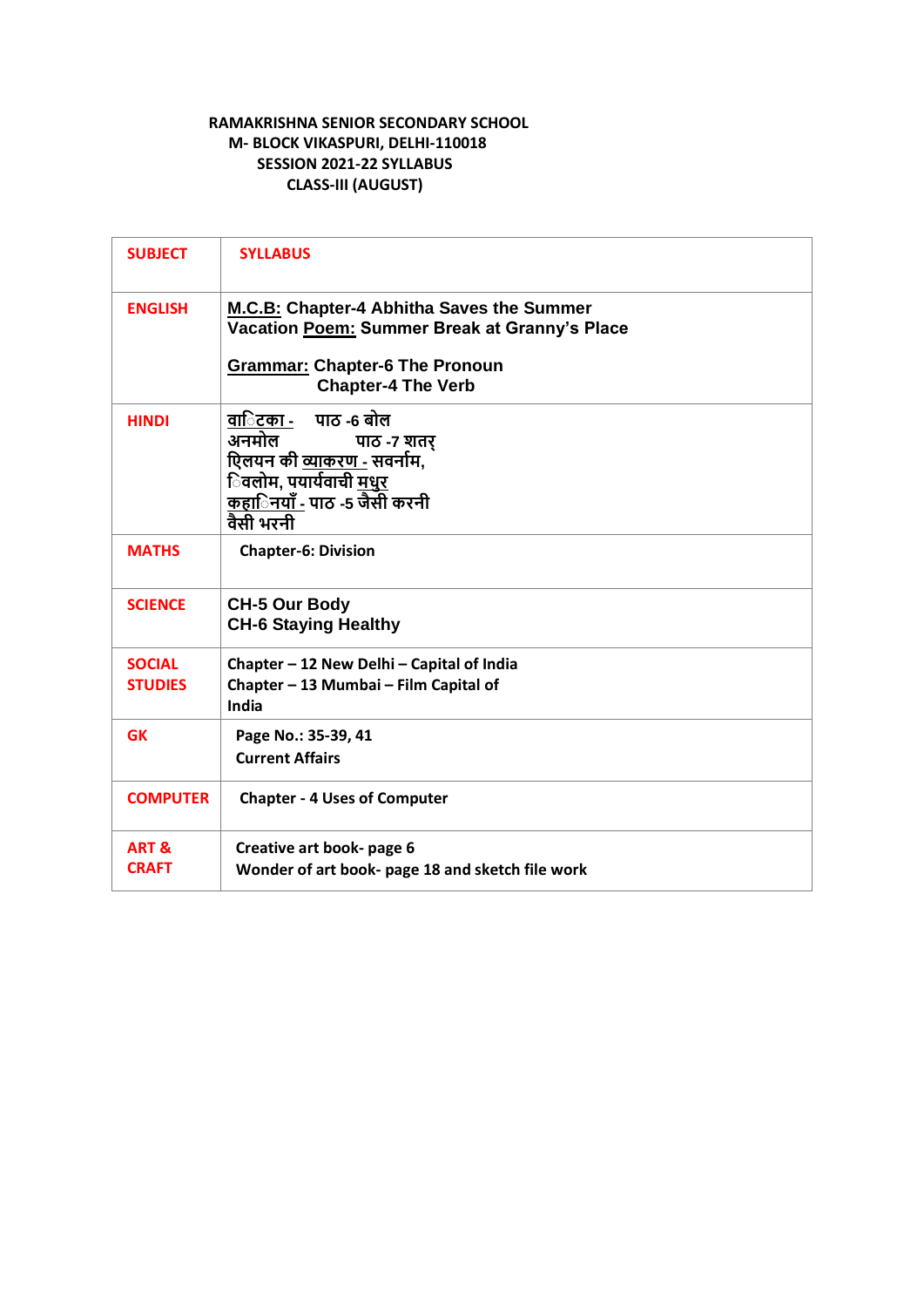# **RAMAKRISHNA SENIOR SECONDARY SCHOOL M- BLOCK VIKASPURI, DELHI-110018 SESSION 2021-22 SYLLABUS CLASS-III (SEPTEMBER)**

| <b>SUBJECT</b>         | <b>SYLLABUS</b>                                                                            |
|------------------------|--------------------------------------------------------------------------------------------|
| <b>ENGLISH</b>         | <b>Revision and Half Yearly Examination</b>                                                |
| <b>HINDI</b>           | पुनरावृत्ति और अर्द्रवार्षिक परीक्षा                                                       |
| <b>MATHS</b>           | <b>Revision and Half Yearly Examination</b>                                                |
| <b>SCIENCE</b>         | <b>Revision and Half Yearly Examination</b>                                                |
| <b>SOCIAL STUDIES</b>  | <b>Revision and Half Yearly Examination</b>                                                |
| <b>GK</b>              | <b>Revision and Half Yearly Examination</b>                                                |
|                        | (Pages: 36 - 39, 41, 45)                                                                   |
| <b>COMPUTER</b>        | <b>Revision and Half Yearly Examination</b>                                                |
| <b>ART &amp; CRAFT</b> | Kids Creative world book- page -19<br>Wonder of art book- page - 8<br>and sketch file work |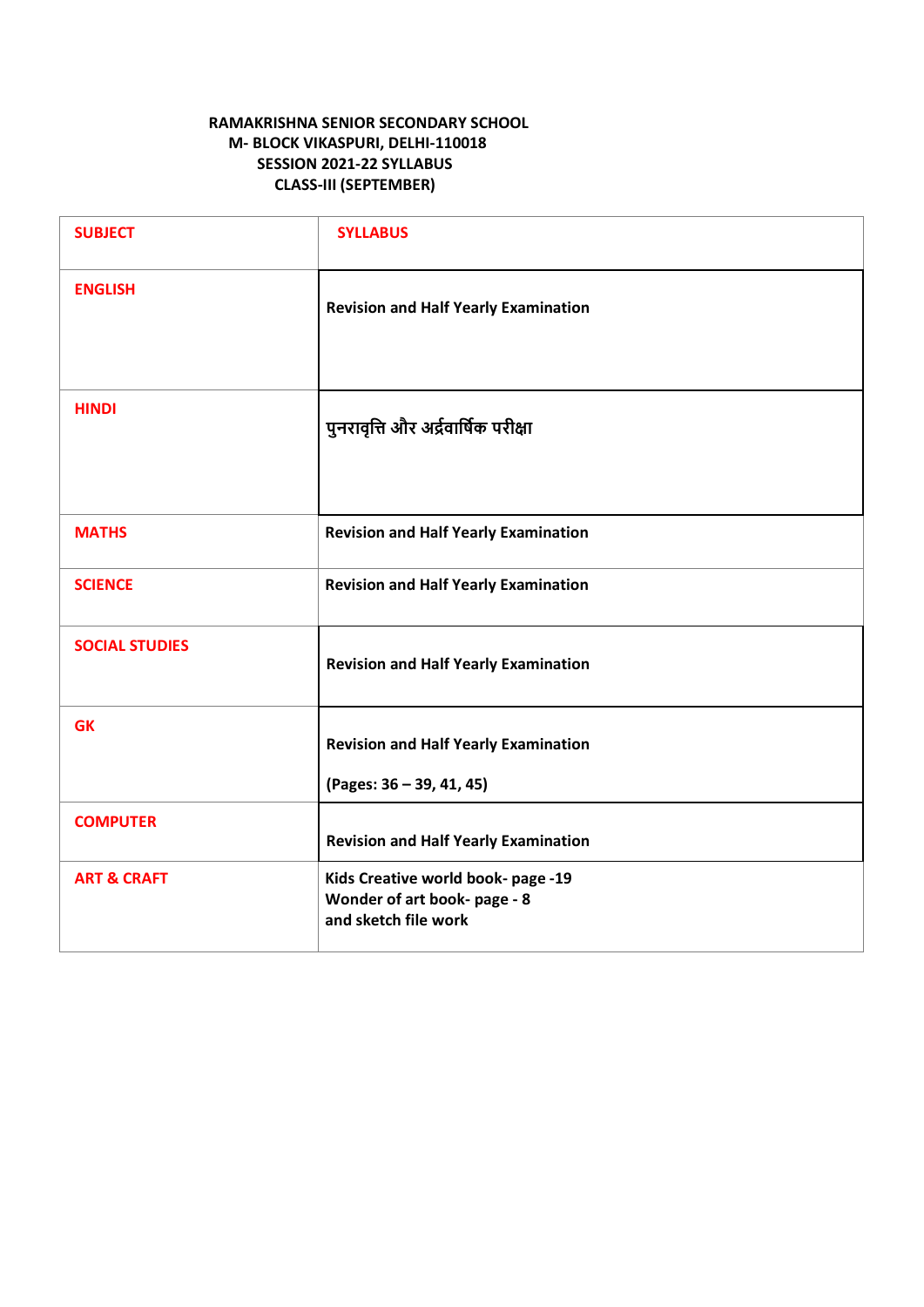#### **RAMAKRISHNA SENIOR SECONDARY SCHOOL M- BLOCK VIKASPURI, DELHI-110018 SESSION 2021-22 SYLLABUS CLASS-III (OCTOBER)**

| <b>SUBJECT</b>        | <b>SYLLABUS</b>                                                                |
|-----------------------|--------------------------------------------------------------------------------|
| <b>ENGLISH</b>        | M.C.B- Chapter-5 Lightning Bug<br>Poem- The Greedy Old Lady and the Lime tree  |
|                       | <b>Grammar- Chapter-16</b><br><b>The Tense</b>                                 |
|                       | <b>Chapter-17 Simple Present Tense and Present</b><br><b>Continuous Tense</b>  |
|                       | <b>Moral Values: Chapter-6 Road Safety</b>                                     |
| <b>HINDI</b>          | वाटिका -<br>पाठ -9- चला किसान (कविता)<br>पाठ - 10 - परीक्षा<br>व्याकरण –       |
|                       | पाठ - विशेषण, लिंग, वचन, विलोम<br>मधुर कहानियाँ –<br>पाठ - 6 सुनहरी नदी का राज |
|                       | पाठ - 7 - एकता में शक्ति है                                                    |
| <b>MATHS</b>          | Chapter $-7$ : Fractions                                                       |
|                       | Chapter - 4: Shapes and Patterns                                               |
| <b>SCIENCE</b>        | Chapter $-7$ : Staying Safe                                                    |
|                       | Chapter $-9$ : Air and Water                                                   |
| <b>SOCIAL STUDIES</b> | Chapter - 14: Kolkata - A City of Sweets                                       |
|                       | Chapter - 15: Chennai - A City of Temples                                      |
| <b>GK</b>             | Pages: 46 - 51, Current Affairs                                                |
| <b>COMPUTER</b>       | Chapter - 6: Getting Started with Paint                                        |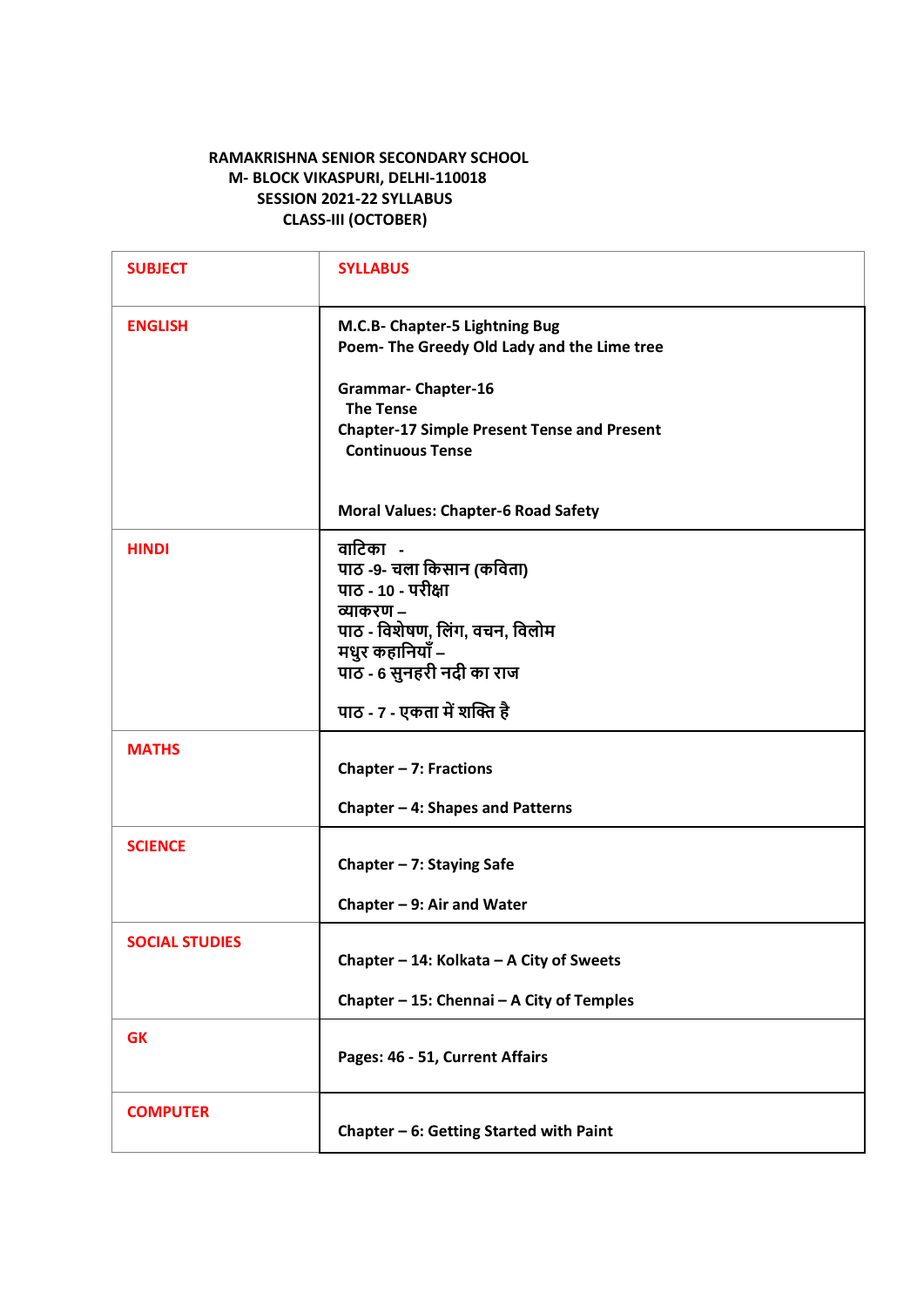| <b>ART &amp; CRAFT</b> | Kids Creative world book- page -32<br>Wonder of art book- page - 19 and<br>Sketch file work |
|------------------------|---------------------------------------------------------------------------------------------|
|                        |                                                                                             |

### **RAMAKRISHNA SENIOR SECONDARY SCHOOL M- BLOCK VIKASPURI, DELHI-110018 SESSION 2021-22 SYLLABUS CLASS-III (NOVEMBER)**

| <b>SUBJECT</b>        | <b>SYLLABUS</b>                                                                                                                                     |
|-----------------------|-----------------------------------------------------------------------------------------------------------------------------------------------------|
| <b>ENGLISH</b>        | M.C.B- Chapter-6 Sia's Dream!<br><b>Chapter-8 Four Little Happy Eyes</b>                                                                            |
|                       | <b>Grammar- Chapter-5 Adjectives</b>                                                                                                                |
|                       | <b>Chapter-14 Comparison of Adjectives</b>                                                                                                          |
|                       | <b>Moral Values: Chapter-8 Learning to Obey</b>                                                                                                     |
|                       | <b>Chapter-9 Greed is a Curse</b>                                                                                                                   |
| <b>HINDI</b>          | वाटिका –<br>पाठ -11 - कहाँ गया बल्ला<br>पाठ - 12 - बालवीर<br>व्याकरण –<br>क्रिया, पर्यायवाची, मुहावरे<br>मधुर कहानियाँ –<br>पाठ . 8 - नेवला और साँप |
|                       | पाठ -9 - कंजूसी का फल                                                                                                                               |
| <b>MATHS</b>          | Chapter - 10: Money                                                                                                                                 |
| <b>SCIENCE</b>        | Chapter - 11: Soil and Rocks                                                                                                                        |
|                       | Chapter - 14: Measurements                                                                                                                          |
| <b>SOCIAL STUDIES</b> | Chapter - 16: Modes of Transport<br>Chapter - 17: Means of Communications                                                                           |
| <b>GK</b>             |                                                                                                                                                     |
|                       | Pages: 54 - 59                                                                                                                                      |
| <b>COMPUTER</b>       | Chapter - 8: Fun with Microsoft Office Word                                                                                                         |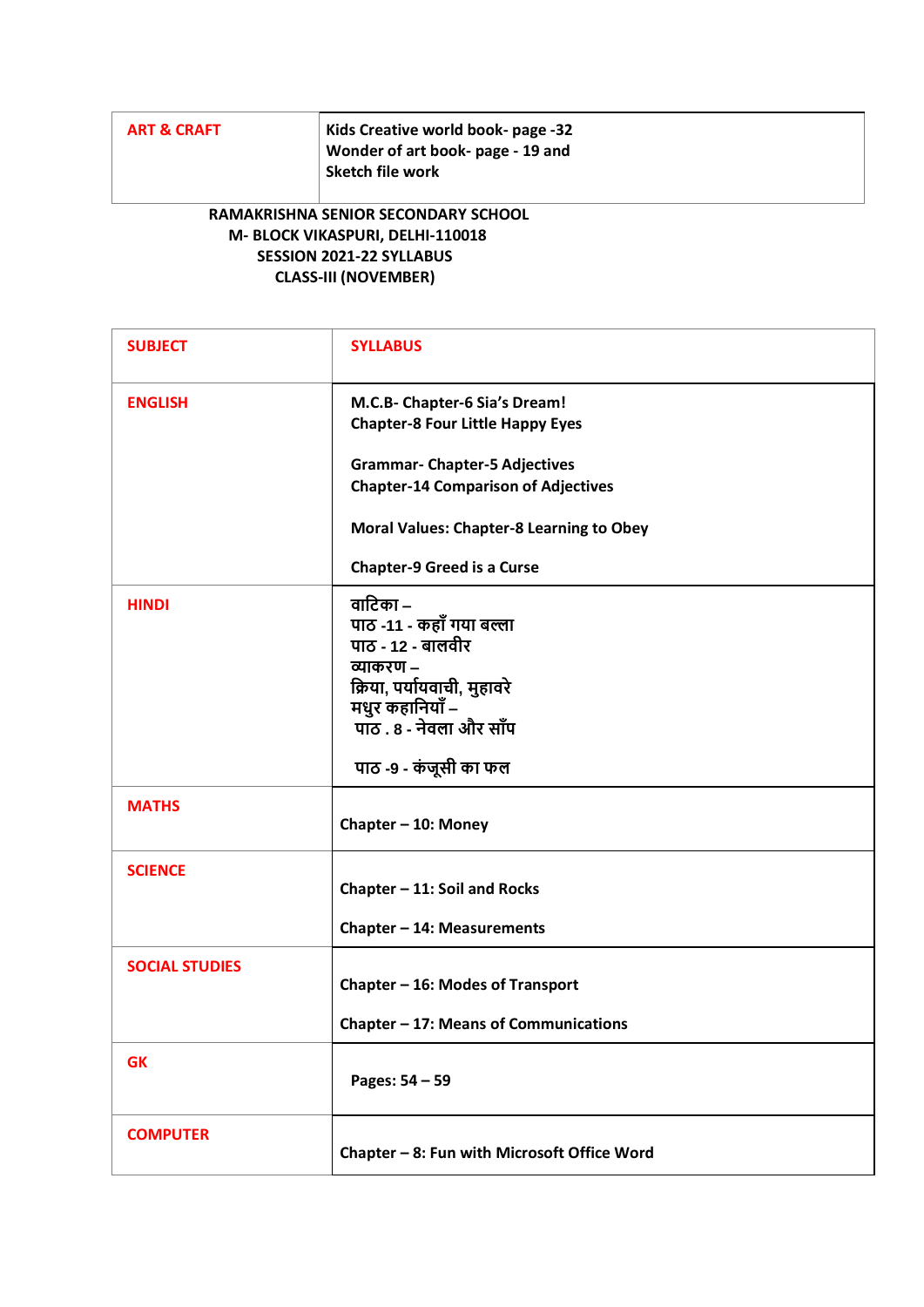| <b>ART &amp; CRAFT</b> | Wonder of art book- page -20<br>and Diwali activity |
|------------------------|-----------------------------------------------------|
|                        |                                                     |

#### **RAMAKRISHNA SENIOR SECONDARY SCHOOL M- BLOCK VIKASPURI, DELHI-110018 SESSION 2021-22 SYLLABUS CLASS-III (DECEMBER)**

| <b>SUBJECT</b> | <b>SYLLABUS</b>                                                                                                                                                                                                               |
|----------------|-------------------------------------------------------------------------------------------------------------------------------------------------------------------------------------------------------------------------------|
| <b>ENGLISH</b> | $M.C.B-$<br>Poem - Song of a Lone Bird<br>Chapter- 9 Kolam<br><b>Grammar- Chapter-7 The Adverb</b><br><b>Chapter-9 The Preposition</b><br><b>Moral Values: Chapter-11 Draining of Anger</b><br><b>Writing: Letter Writing</b> |
| <b>HINDI</b>   | वाटिका-<br>पाठ . - 13 - धरती कितनी बड़ी किताब<br>पाठ - 14 - बीज यात्रा<br>व्याकरण –<br>शुद्ध वर्तनी, चित्रवर्णन, पत्र<br>मधुर कहानियाँ –<br>पाठ -10 - लालची ब्राह्ममण                                                         |
| <b>MATHS</b>   | Chapter $-8$ : Measurements                                                                                                                                                                                                   |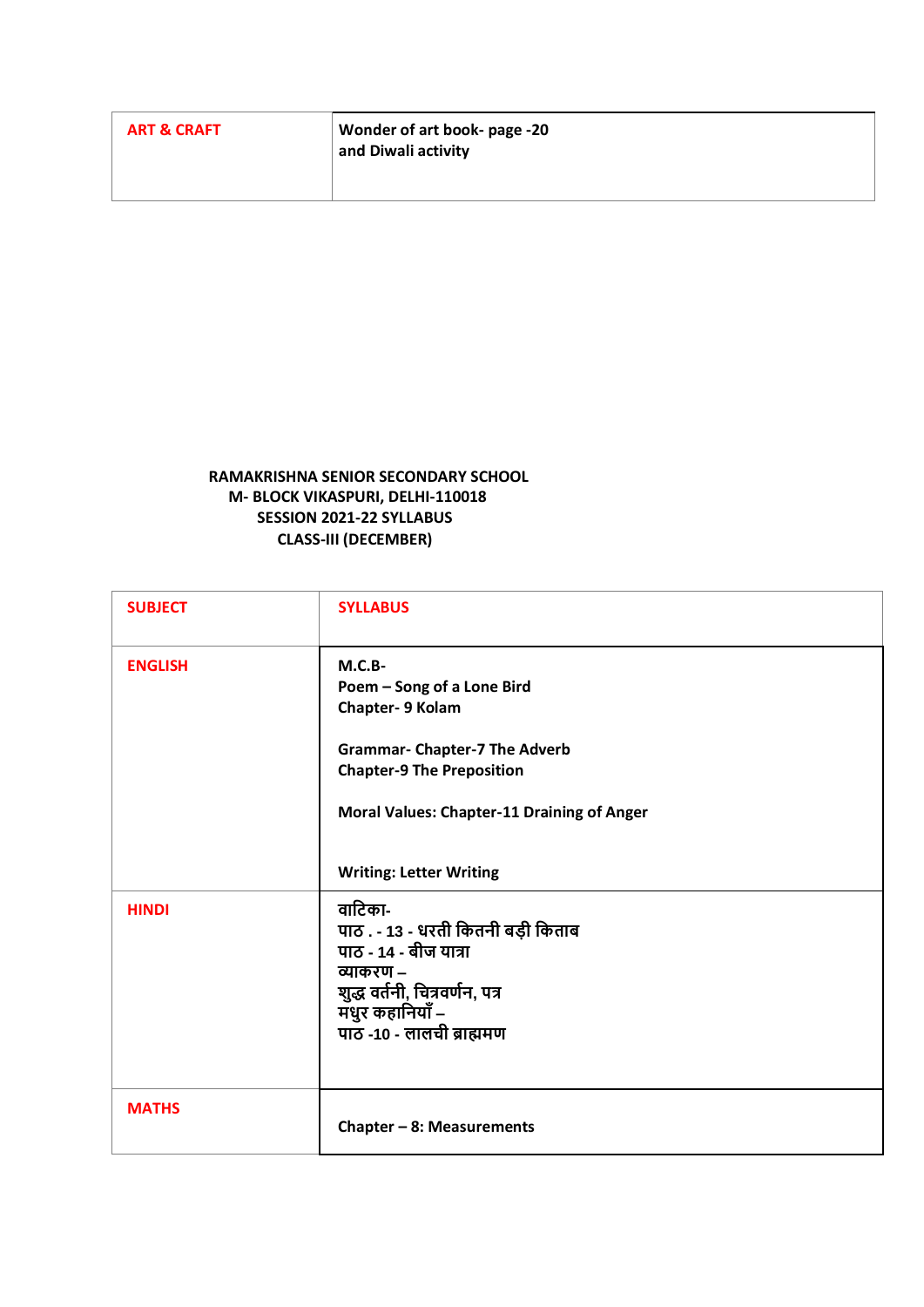| <b>SCIENCE</b>         | Chapter $-8$ : Housing and Clothing                                                       |
|------------------------|-------------------------------------------------------------------------------------------|
|                        | Chapter $-10$ : Weather and Seasons                                                       |
| <b>SOCIAL STUDIES</b>  | Chapter $-$ 18: India $-$ Villages and Panchayat<br>Chapter $-$ 20: The Early Human Being |
| <b>GK</b>              | Pages: 60, 61, 63 - 65, Current Affairs.                                                  |
| <b>COMPUTER</b>        | Chapter $-9$ : Learning Scratch                                                           |
| <b>ART &amp; CRAFT</b> | Wonder of art book-page - 22 and sketch file work                                         |

## **RAMAKRISHNA SENIOR SECONDARY SCHOOL M- BLOCK VIKASPURI, DELHI-110018 SESSION 2021-22 SYLLABUS CLASS-III (JANUARY)**

| <b>SUBJECT</b> | <b>SYLLABUS</b>                                                                                                                                                                            |
|----------------|--------------------------------------------------------------------------------------------------------------------------------------------------------------------------------------------|
| <b>ENGLISH</b> | M.C.B- Chapter-10 Sammy goes to China<br><b>Moral Values: Chapter-12 Co-operation</b>                                                                                                      |
| <b>HINDI</b>   | पाठ्य पुस्तक - वाटिका - पाठ - 12- बालवीर<br>पाठ - 13- धरती कितनी बड़ी किताब<br>व्याकरण - शुद्ध वर्तनी<br>लिंग, वचन, विलोम<br>मधुर कहानियाँ - पाठ - 8 नेवला और साँप<br>पाठ -9- कंजूसी का फल |
| <b>MATHS</b>   | <b>CHAPTER-9 TIME</b>                                                                                                                                                                      |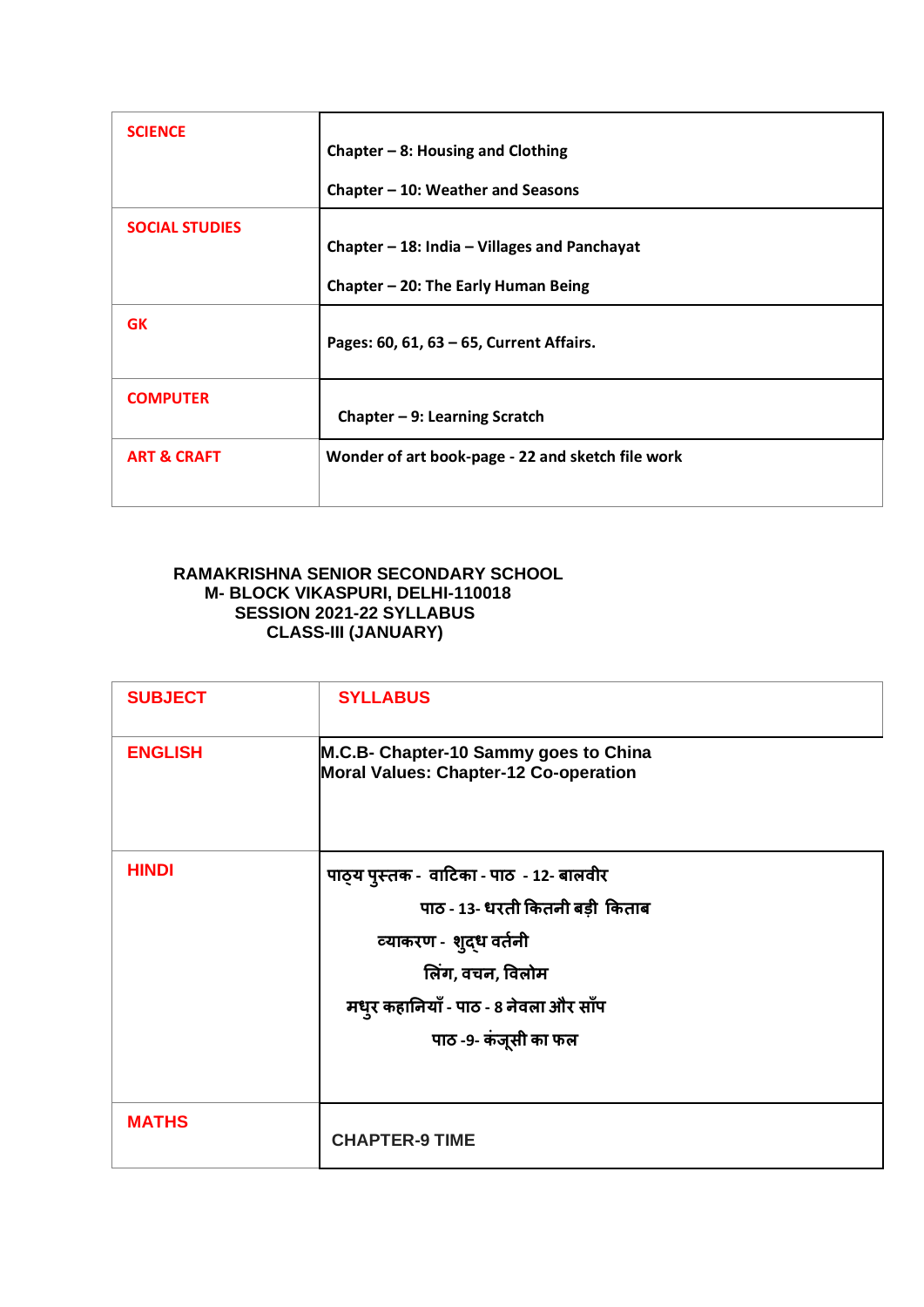| <b>SCIENCE</b>         | <b>CH-8 HOUSING AND CLOTHING</b><br><b>CH-10 WEATHER AND SEASONS</b>                 |
|------------------------|--------------------------------------------------------------------------------------|
| <b>SOCIAL STUDIES</b>  | <b>Chapter - 18 : India villages and Panchayat</b>                                   |
| <b>GK</b>              | Worksheet on page no- 60,61,63-65                                                    |
| <b>COMPUTER</b>        | <b>Chapter 9 - Scratch Programming</b>                                               |
| <b>ART &amp; CRAFT</b> | <b>Wonder of art book</b><br>Page - 30,31<br>Sketch file work - Republic Day drawing |

### **RAMAKRISHNA SENIOR SECONDARY SCHOOL M- BLOCK VIKASPURI, DELHI-110018 SESSION 2021-22 SYLLABUS CLASS-III (FEBRUARY)**

| <b>SUBJECT</b> | <b>SYLLABUS</b>                                                                                                                       |
|----------------|---------------------------------------------------------------------------------------------------------------------------------------|
| <b>ENGLISH</b> | <b>Grammar- Chapter-10 The Conjunction</b><br>Tense (Simple Past, Past Continuous and Simple Future)<br><b>Writing: Story Writing</b> |
| <b>HINDI</b>   | पाठ्य पुस्तक - वाटिका - पाठ - 14 . बीज यात्रा<br>पाठ - 15 - मनभावन मसूरी<br>पाठ - 16 - वन की शान                                      |
|                | .व्याकरण  - शुद्ध वाक्य<br>पर्यायवाची, मुहावरे, पत्र                                                                                  |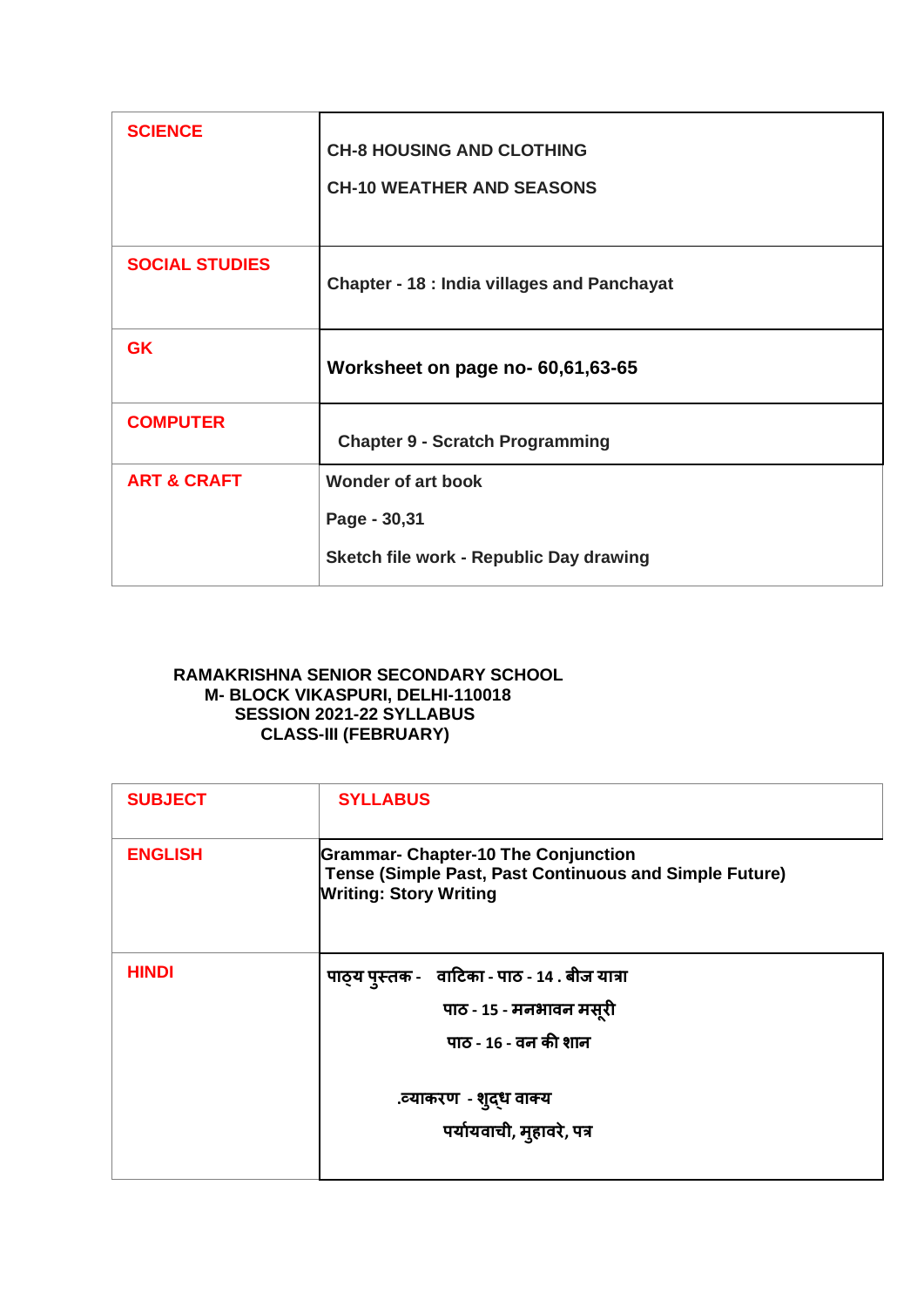|                        | मधुर - कहानियाँ - पाठ . 10 - लालची ब्राह्यण<br>पाठ -12- हाथी और चूहों का परिवार |
|------------------------|---------------------------------------------------------------------------------|
| <b>MATHS</b>           |                                                                                 |
|                        | <b>CHAPTER-11 DATA HANDLING</b>                                                 |
| <b>SCIENCE</b>         | <b>CH-12 THE EARTH AND ITS NEIGHBOURS</b>                                       |
|                        | <b>CH-13 LIGHT, SOUND AND FORCE</b>                                             |
| <b>SOCIAL STUDIES</b>  | Chapter - 20 : The early human beings                                           |
| <b>GK</b>              | Worksheet on page no- 54-59                                                     |
| <b>COMPUTER</b>        | <b>Chapter 9 Learning Scratch</b>                                               |
| <b>ART &amp; CRAFT</b> | wonder of art book                                                              |
|                        | Page - 34,35                                                                    |
|                        | <b>Sketch file work</b>                                                         |
|                        |                                                                                 |

**RAMAKRISHNA SENIOR SECONDARY SCHOOL M- BLOCK VIKASPURI, DELHI-110018 SESSION 2021-22 SYLLABUS CLASS-III (MARCH)**